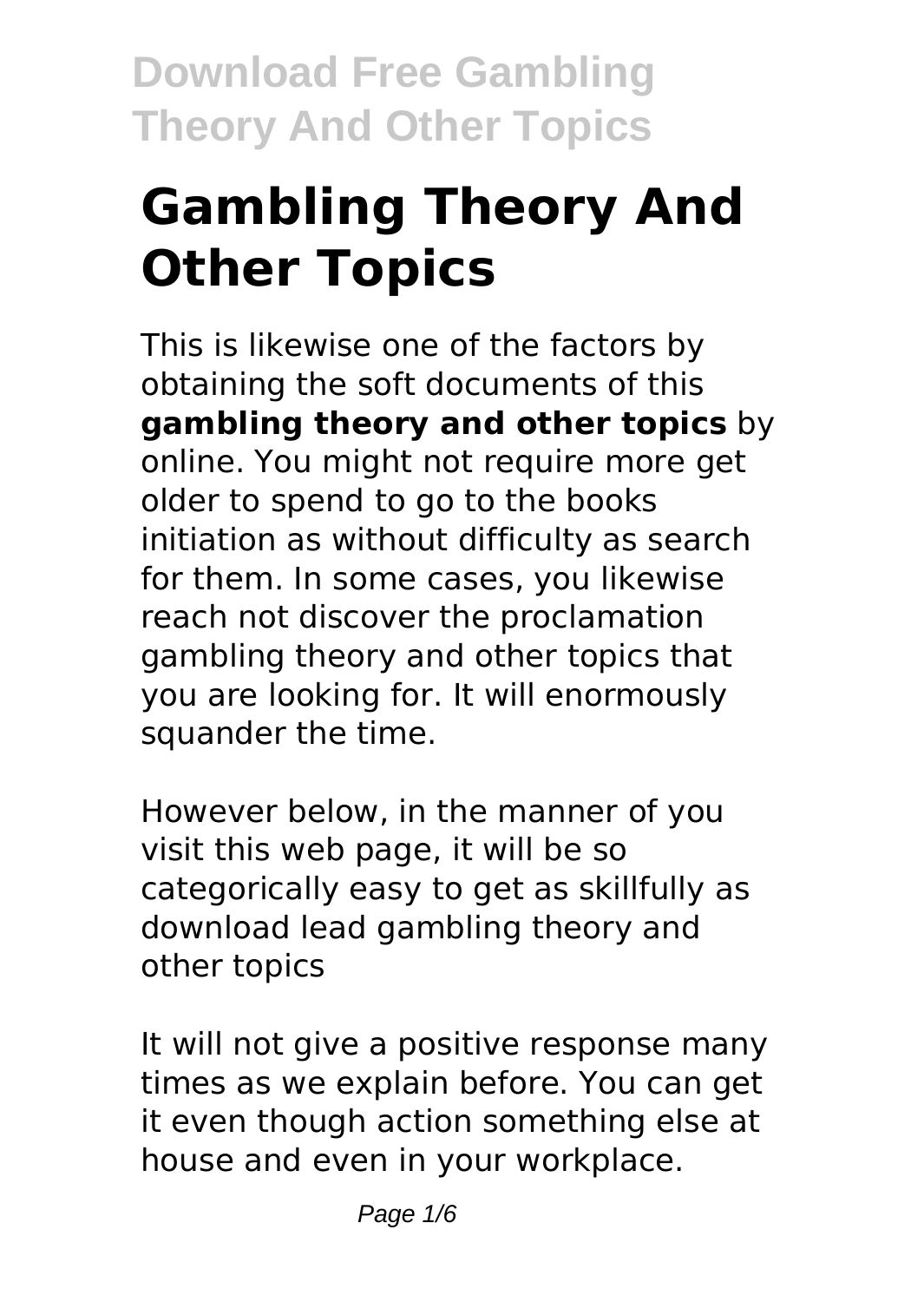appropriately easy! So, are you question? Just exercise just what we come up with the money for under as without difficulty as review **gambling theory and other topics** what you taking into consideration to read!

Myanonamouse is a private bit torrent tracker that needs you to register with your email id to get access to its database. It is a comparatively easier to get into website with easy uploading of books. It features over 2million torrents and is a free for all platform with access to its huge database of free eBooks. Better known for audio books, Myanonamouse has a larger and friendly community with some strict rules.

### **Gambling Theory And Other Topics**

Prospect theory (PT; Kahneman and Tversky, 1979; Tversky and Kahneman, 1992) introduced a different type of relative comparison into the evaluation of risky choice options, related to the \$100 example above.As shown in Figure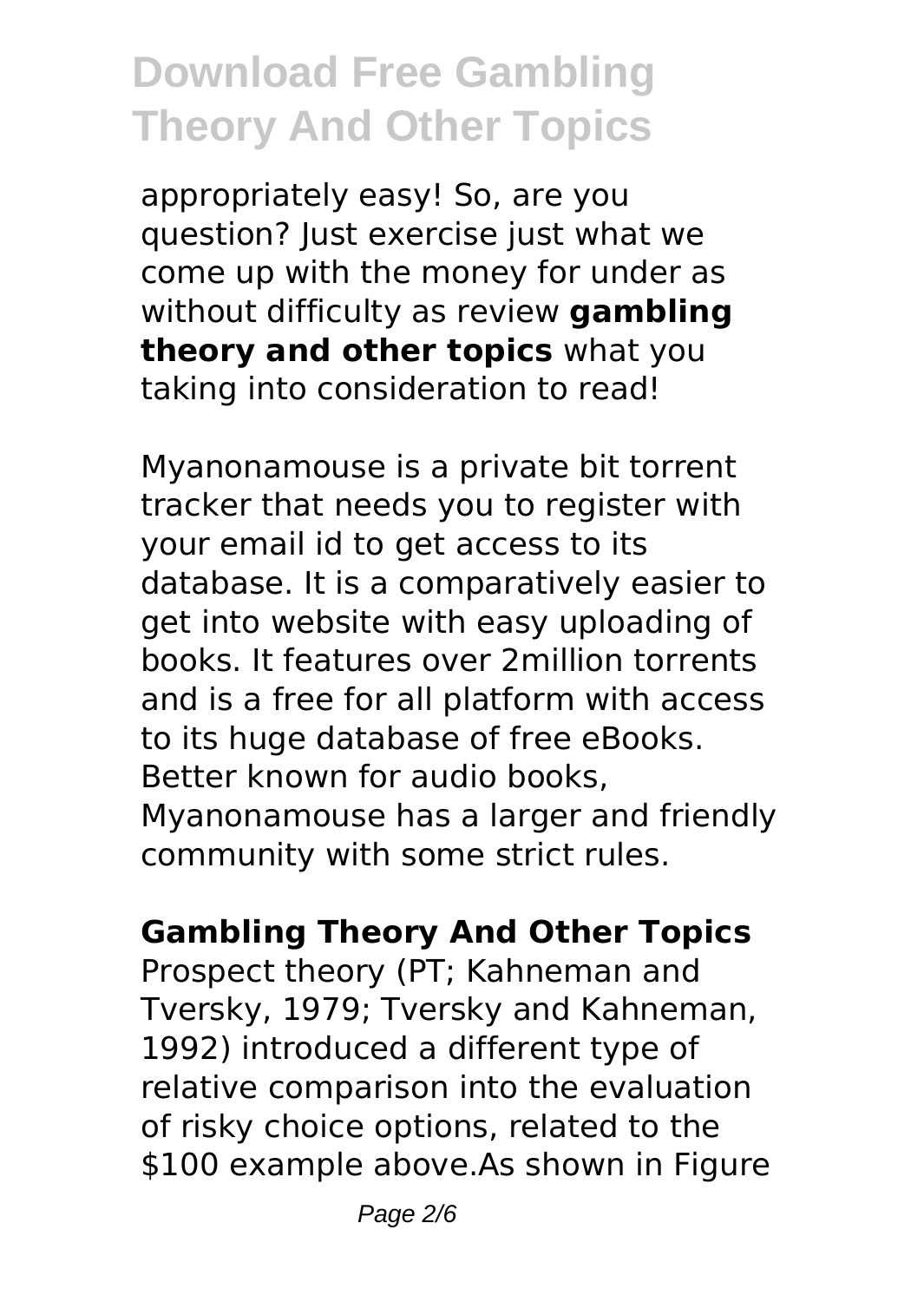10.4a, PT replaces the utility function u of EU theory with value function v, which is defined not over absolute outcomes (and resulting wealth levels) but in terms of ...

#### **Prospect Theory - an overview | ScienceDirect Topics**

Barbara M. Newman, Philip R. Newman, in Theories of Adolescent Development, 2020 Abstract. Psychosocial theory explains changes in self-understanding, social relationships, and one's relationship to society from infancy through later life. Erik Erikson is the primary theorist identified with the development of psychosocial theory. This chapter focuses on six basic concepts: (a) stages of ...

### **Psychosocial Theory - an overview | ScienceDirect Topics**

Probability theory is the branch of mathematics concerned with probability.Although there are several different probability interpretations,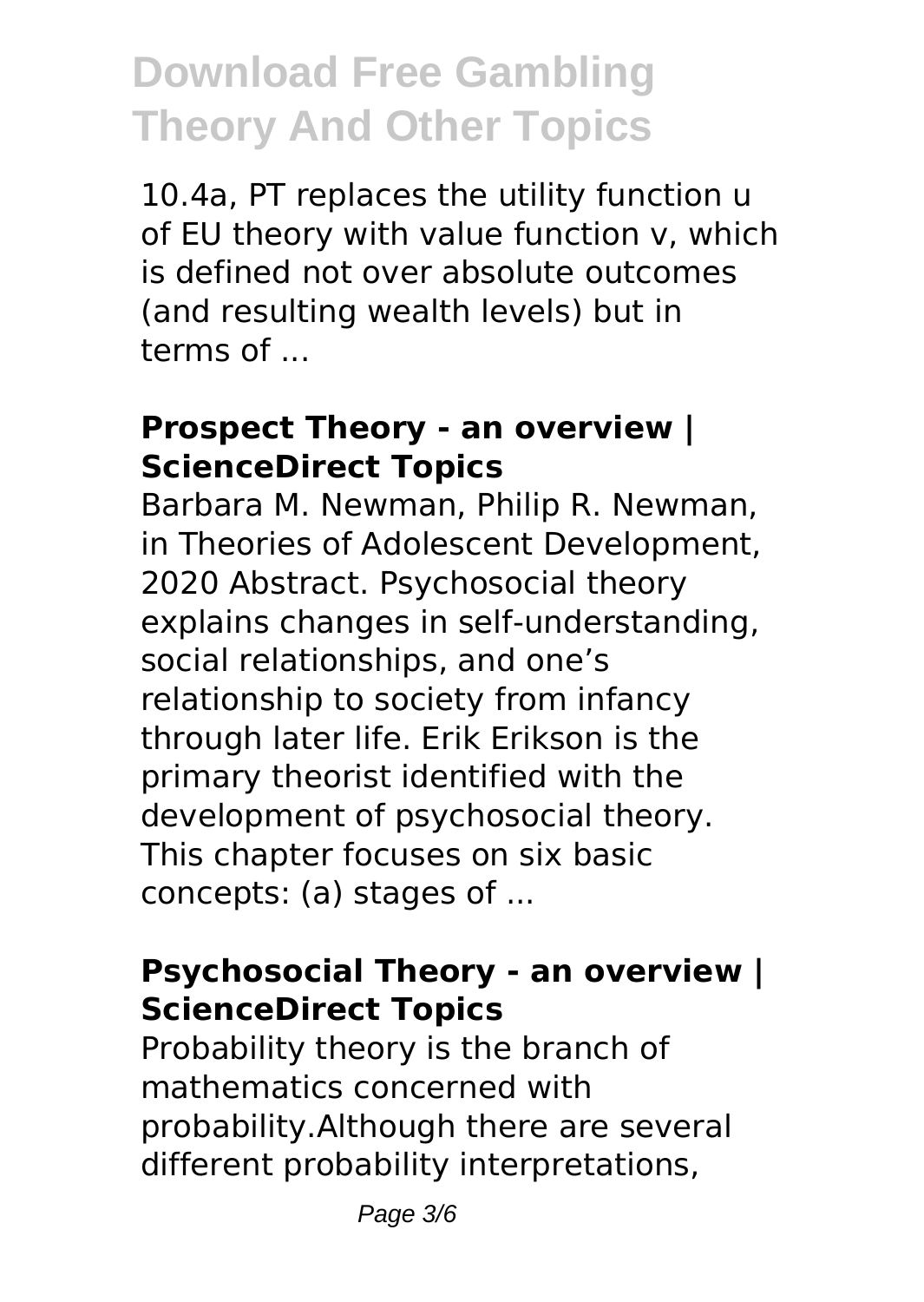probability theory treats the concept in a rigorous mathematical manner by expressing it through a set of axioms.Typically these axioms formalise probability in terms of a probability space, which assigns a measure taking values between 0 and 1, termed ...

### **Probability theory - Wikipedia**

Other uses. Coherence (cognitive science), a property of mental/cognitive states; Coherence (linguistics), what makes a text semantically meaningful; Coherence (music theory), a synonym for strict Rothenberg propriety in diatonic set theory; Coherent optical module, a hot-pluggable optical transceiver implementing a coherent modulation algorithm

#### **Coherence - Wikipedia**

The DSM-5 does not specify treatment options for Gambling Disorder (American Psychiatric Association, 2013); however, other sources provide information about treatment options. This includes: Self-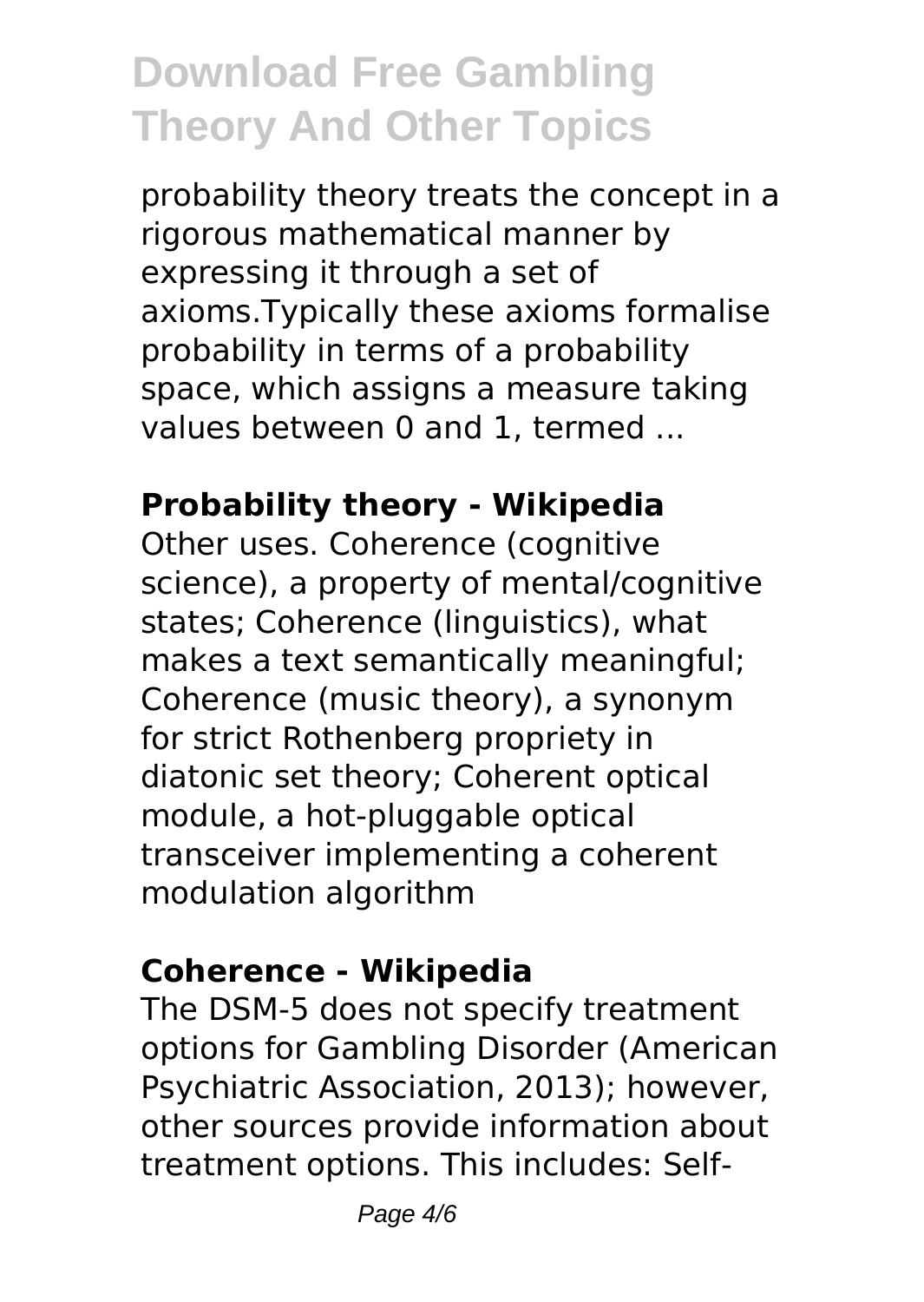help and peer support groups such as GA (Gamblers Anonymous) typically modeled on 12-step programs for chemical dependence, and brief, solution-focused motivational therapy.

#### **Gambling Disorder DSM-5 - Therapedia - Theravive**

You think that if you can find a way to visually display probabilities as frequency-based icon arrays, without language or simulated experience, it might have a lot of applied uses and improve decision-making in other tasks such as mortgage borrowing, gambling, or investment. So the idea goes something like this. Show people a grid like this one.

#### **Biases From Too Few Choices And Other Topics In Behavioral Economics**

Game theory is the study of the ways in which interacting choices of economic agents produce outcomes with respect to the preferences (or utilities) of those